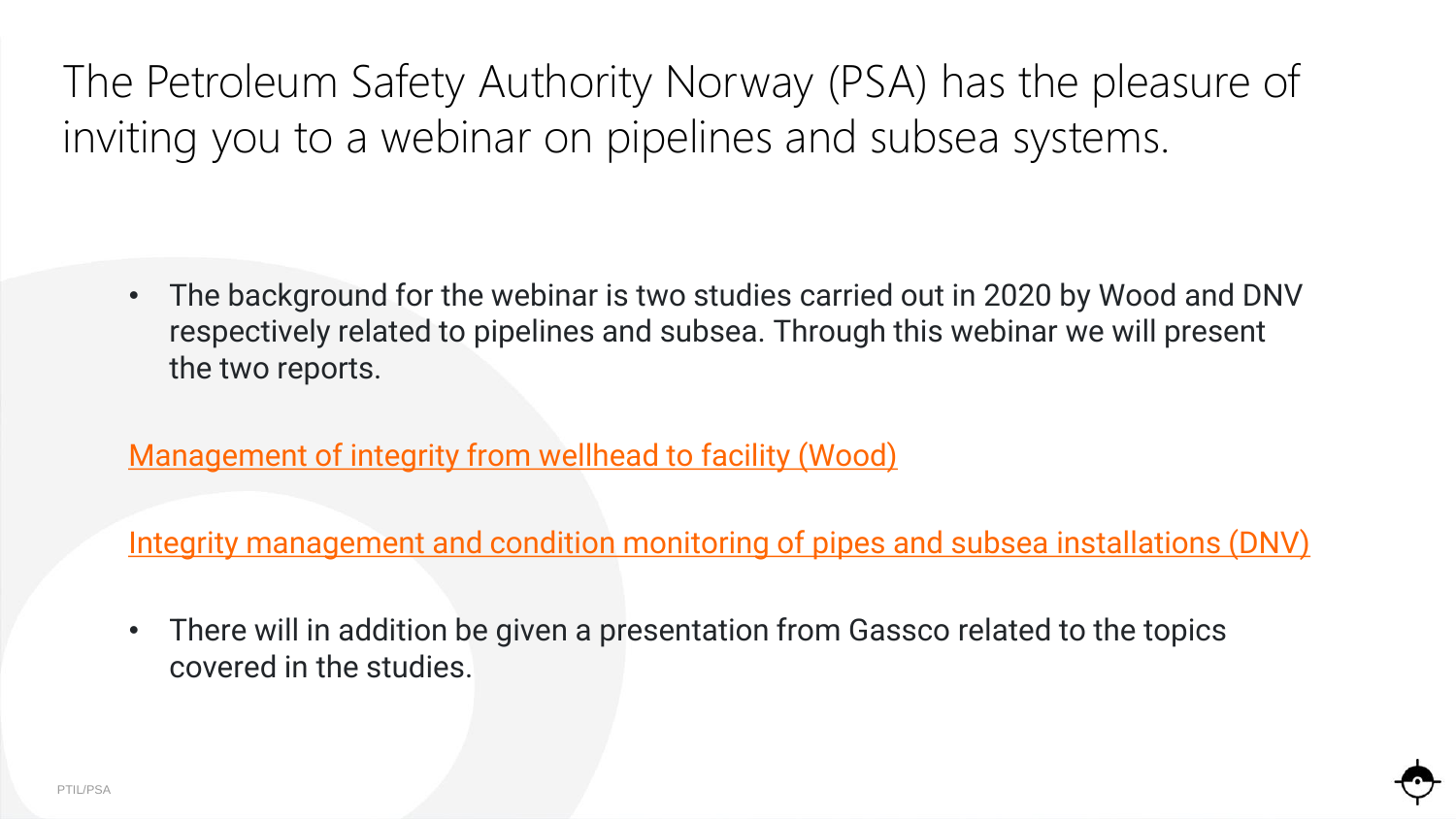Webinar: pipelines and subsea – presentation of industry reports on integrity management, and experiences from the industry

- **12:00 PM Introduction, Trond Sundby, Petroleum Safety Authority**
- **12:10 PM Guideline to Subsea Integrity Management – Wellhead to Topside, Thomas Garten / Ian MacLeod, Wood**
- **12:45 PM BREAK**
- **12:50 PM Heimdal Junction: the Past, the Present, the Future, David R. de Miranda, Gassco**
- **1:25 PM BREAK**
- **1:30 PM How Digital Tools and Solutions can Improve Subsea Integrity Management, Bente H. Leinum, DNV**
- **2:05 PM Summing up, Trond Sundby, PSA**
- **2:15 PM Programme ends**

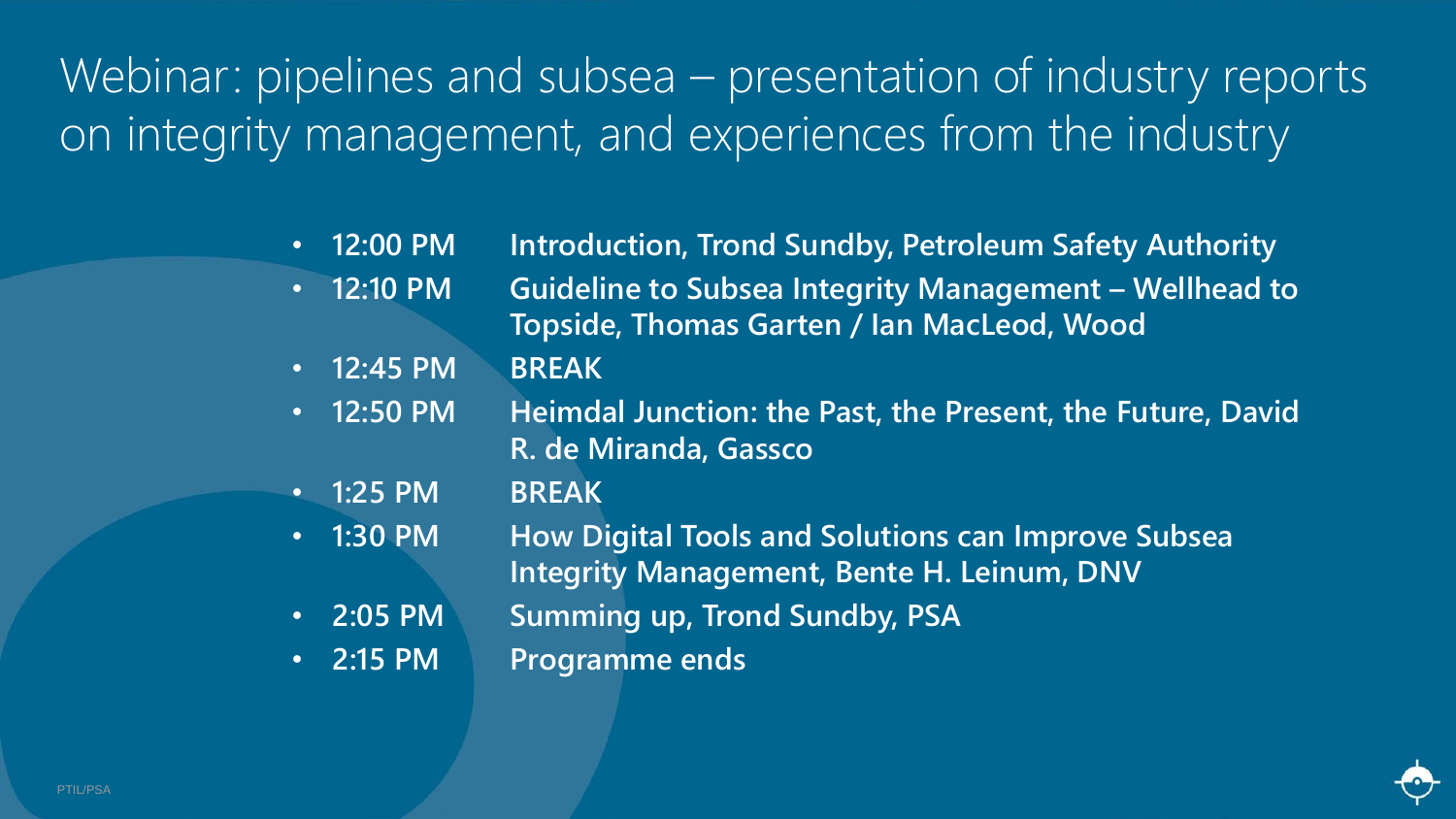## Regulatory requirements

- **Prudent activities**, a high level for HSE shall be established, maintained and further developed
- **Continuous improvement and risk reduction**
- Duty to establish, follow up and further develop a management system
- Follow-up and verification
- Facilities (or parts of facilities) shall be designed so that:
	- they can **withstand all relevant loads/actions**
	- **major accident risk is as low as possible**,
- …ensure that matters of significance for prudent execution of the activities as regards health and safety, are monitored and kept under control at all times
- Applying experience from own and others' activities shall be facilitated in the improvement work.